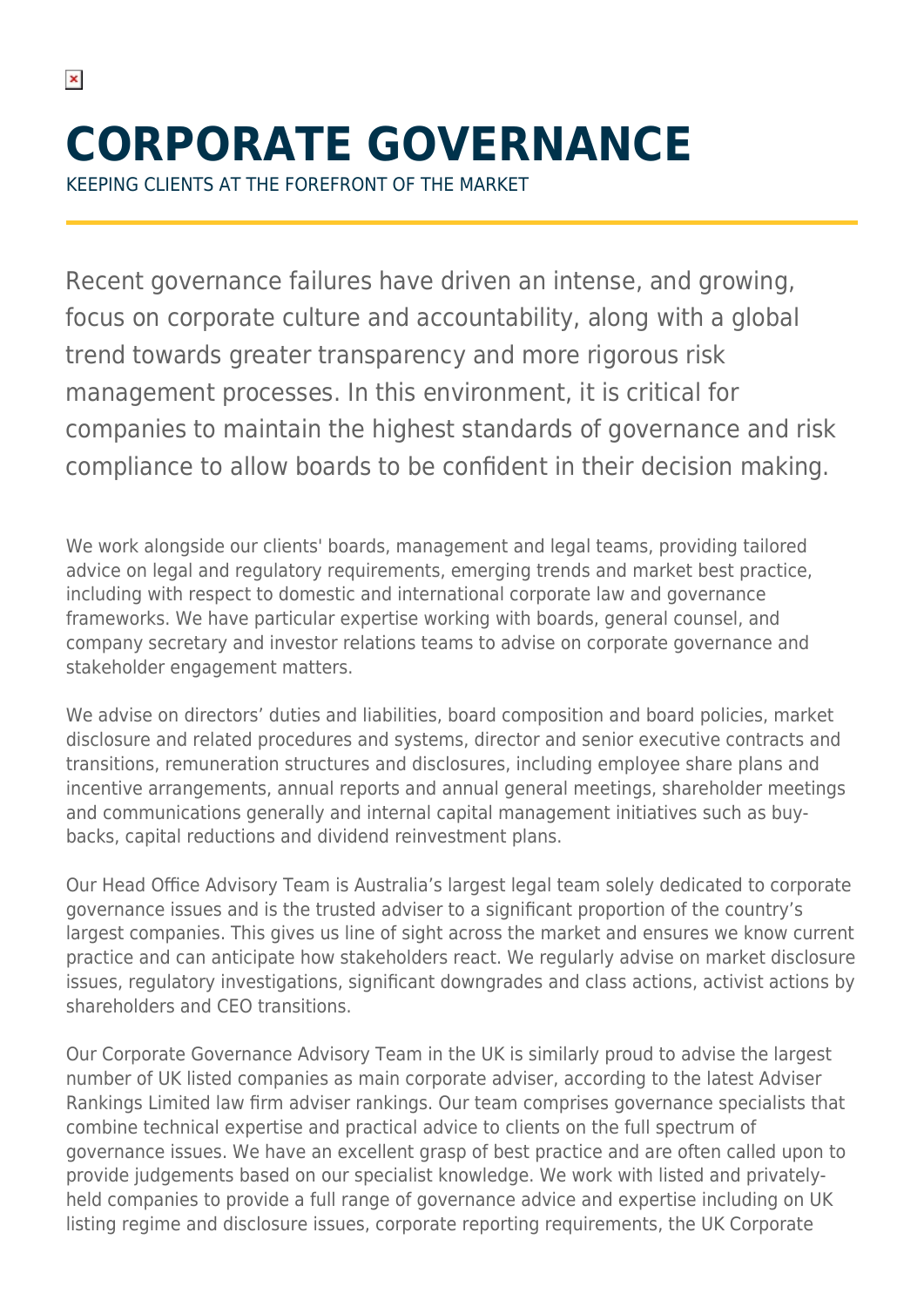Governance Code, company meetings and directors' duties.

[Remuneration and incentives](https://www.herbertsmithfreehills.com/our-expertise/services/remuneration-and-incentives)

[ESG, Sustainability and Responsible Business](https://www.herbertsmithfreehills.com/our-expertise/services/esg-sustainability-and-responsible-business)

# **RECENT EXPERIENCE**

## **KIN AND CARTA PLC**

Kin and Carta plc on its accreditation as the first ever certified B Corporation listed on the London Stock Exchange.

Kin + Carta has joined only 16 other publicly traded B Corps globally and is one of 4,000 certified B Corps worldwide.

## **RECENT MARKET LEADING WORK**

Our Australian team has recently advised on the governance and disclosure impacts of COVID-19, numerous companies investigated by ASIC's Corporate Governance Taskforce, handled the governance, incentives and remuneration aspects of the Wesfarmers / Coles demerger (Australia's largest demerger), the Healthscope and Propertylink takeovers, Santos' takeover of Quadrant and defended Bellamy's Australia in termination benefits litigation brought against them by their former CEO.

Our UK team has regularly advised a number of FTSE 350 companies on the full spectrum of corporate governance issues, including in relation to board changes, company meetings, corporate disclosures and reporting and remuneration and incentives issues. We have particular experience in corporate-governance practices in the financial services sector. We advised the independent reviewers of two of the most high-profile UK reviews into governance practices in the financial services sector, being the Kelly Review (An Independent Review of The Co-operative Bank) and the Salz Review (Review of Barclays' Business Practices).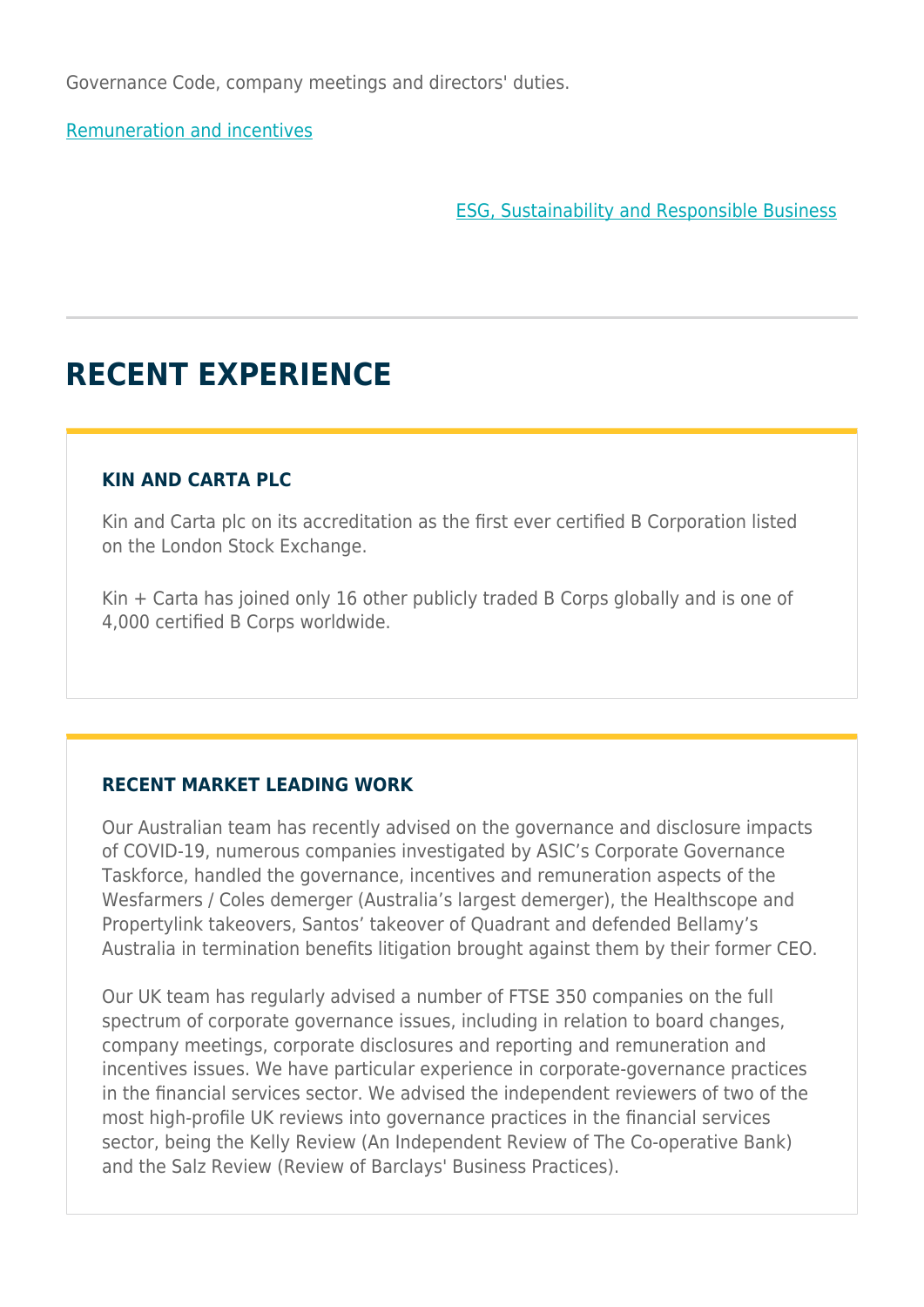### **MARKET RECOGNITION**

Tier 1 Corporate Governance Legal 500 UK 2021

2019 Commercial Team of Year Australia (Australian Law Awards)

2018 Commercial Team of Year Australia (Australian Law Awards)

#### **AUSTRALIAN-LISTED COMPANIES**

Our Australian team advises 60% of ASX 20 companies on corporate governance issues and over 30% of ASX 100 companies and has an unparalleled reputation in the area.

We estimate that in 2018-19, we were principal governance adviser to 32 of the ASX100.

#### **UK-LISTED COMPANIES**

We are trusted adviser to listed companies advising more FTSE clients than any other UK or US-headquartered law firms (Adviser Rankings Limited (ARL), May 2021)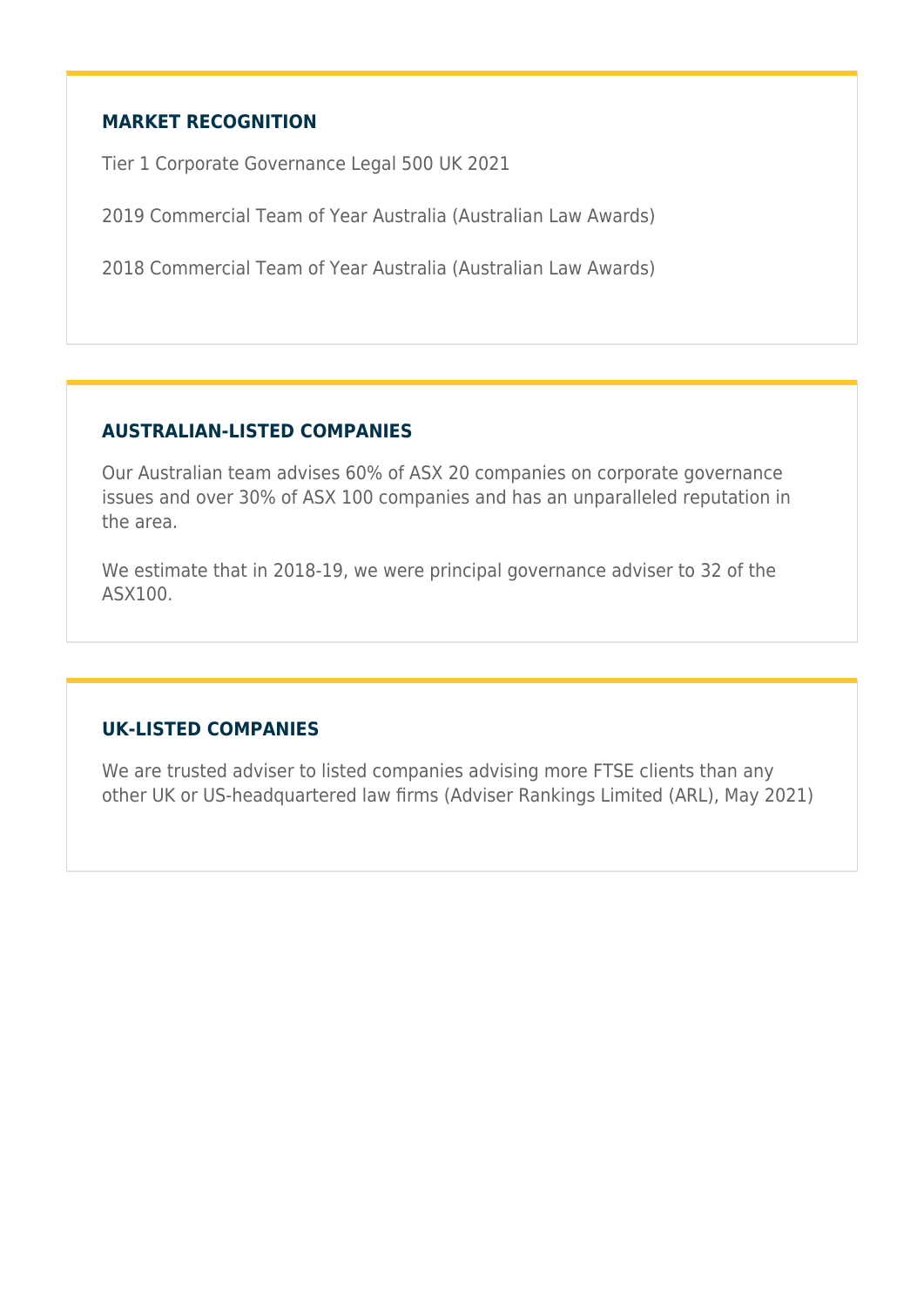#### **THOUGHT LEADERSHIP**

We work with governments and industry regulators and participate in numerous committees and working parties to help shape governance regulation, policy and industry guidance. Drawing on our advisory work with clients and our technical expertise, we are at the helm of decision-making and law reform in our area of expertise.

We are members of key bodies that determine the future of governance in Australia and are regularly requested by Treasury to consult on key legislative reforms.

In the UK, we play an important role influencing governance developments. We liaise with regulators, industry bodies and government on forthcoming developments and contribute regularly during the drafting and implementation stages of new regulation and legislation, ensuring that we are at the forefront of developments.

# **OUR PEOPLE**



**QUENTIN DIGBY** PARTNER, SYDNEY

+61 2 9322 4470 Quentin.Digby@hsf.com



**BEN WARD** PARTNER, LONDON

+44 20 7466 2093 Ben.Ward@hsf.com



**GARETH SYKES** UK HEAD OF **CORPORATE GOVERNANCE** ADVISORY, LONDON +44 20 7466 7631 Gareth.Sykes@hsf.com



**PRISCILLA BRYANS** PARTNER, MELBOURNE +61 3 9288 1779 Priscilla.Bryans@hsf.com





**CAROLYN PUGSLEY PAUL ELLERMAN JAMES PALMER**